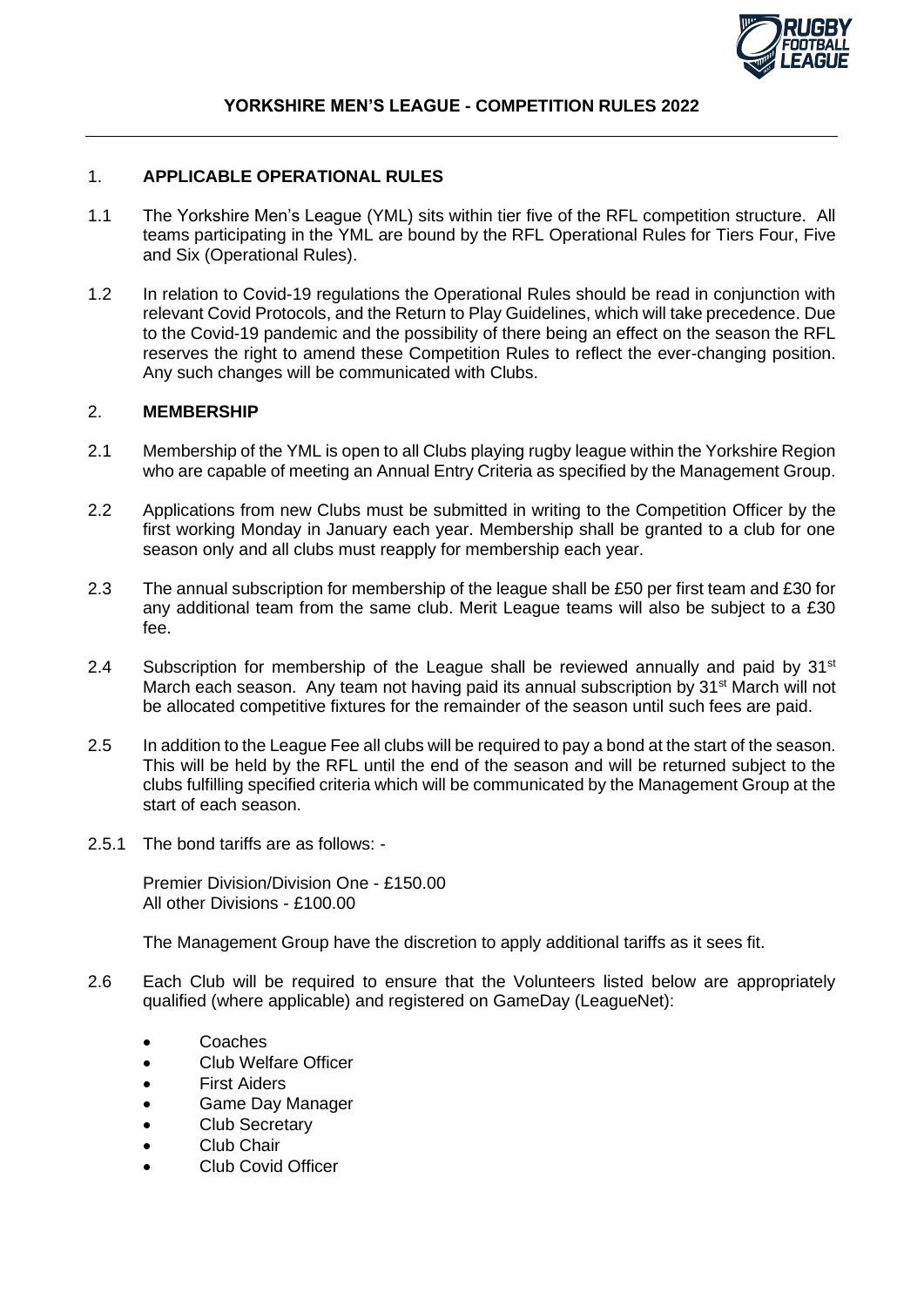

## **3 START AND END DATE OF THE COMPETITION**

3.1 The YML Management Group shall determine the commencement date of its competition and the date upon which it shall cease, these dates will fit between the 1<sup>st of</sup> March and 30<sup>th</sup> November in any year.

### **4. STRUCTURE OF THE COMPETITION**

- 4.1 The RFL, in conjunction with the Management Group, will determine the structure of the competition including its format and size, any play-off structure and matters relating to relegation.
- 4.2 The RFL reserves the right to amend the competition structure, fixture list and play off formats should there be an impact from the Covid 19 pandemic.
- 4.3 Currently there is no promotion and relegation between divisions however the Management Group will have the final decision on the composition of the divisions prior to the season commencing.
- 4.4 If two or more clubs finish level on points at the end of a season the application of competition rule 4.10.2 will decide which team finishes above the other.
- 4.5 If a team withdraws from the League, then the points from the teams remaining fixtures shall be awarded to their opponents in line with competition rule 4.10.3, until they have completed one fixture against all teams within their division. If a team completes more than one fixture against another team within their division, the same method will apply until they have completed two fixtures against all teams within their division.
- 4.6 If a club is expelled or suspended, its record will be expunged, irrespective of how many games that club has played.
- 4.7 The League will operate to a top four play-off format for the Premier Division, Divisions 1, 2 and 3 and any other divisions where this is deemed, by the Management Committee, to be appropriate. The play-off format for all divisions will be as follows: 1 v 4, 2 v 3 with the highest placed team having home advantage.
- 4.8 Only players who have played 3 or more League fixtures for their respective team are eligible to participate in the play-off stages of the competition. The YML Management group have the discretion to allow players eligibility who have not met the 3 match criteria upon reasons presented by clubs.
- 4.9 Teams who have forfeited two or more games over the course of the season shall not be eligible to participate in the play-off stages of the competition. In this event, the next qualifying team will be entered into the play-off stages.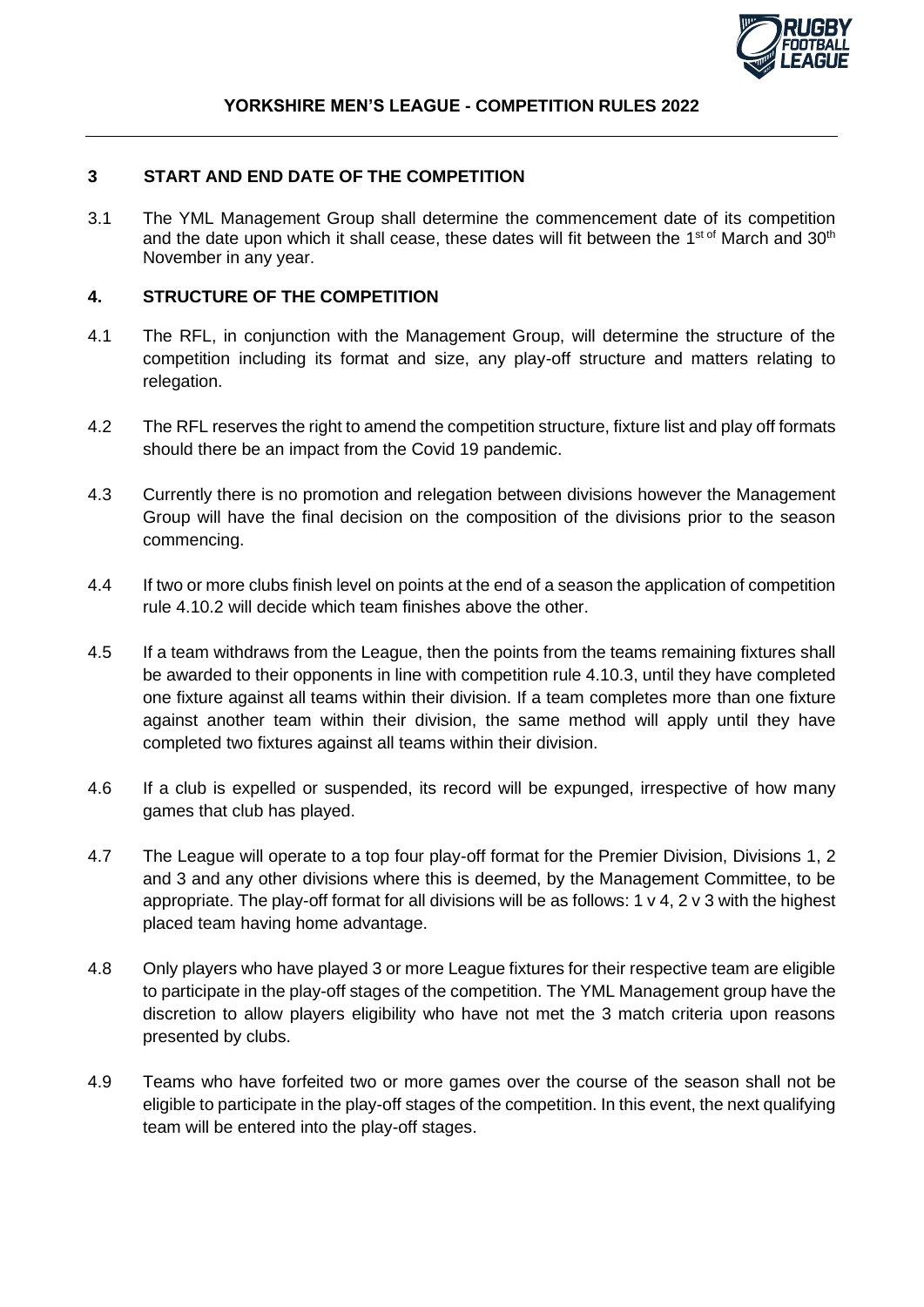

### 4.10 **League Tables**

- 4.10.1 The League competition tables shall be compiled by the RFL, the positions in which shall be determined by the number of points gained with points being awarded as follows: two points for each Match won; and one point for each Match drawn.
- 4.10.2 The League placings will be determined and calculated as follows:
	- The Club with the highest number of points shall be at the top of the league table and the Club with the lowest shall be at the bottom.
	- Where Clubs have an equal number of points then relative positions shall be determined by the head-to-head record in League matches only. Where their head-to-head record is even then the aggregate score of all head-to-head league fixtures will decide the team on top (head-to-head placings will only be visible in the league table at the end of the season).
	- Where Clubs have an equal number of points, head-to-head results, and aggregate score, their relative positions shall be determined by points difference so that the Club having the greater points difference is placed above the Club with the lesser points difference.
	- If the positions are still equal, positions will be determined by the toss of a coin which shall be conducted at such time and place as the RFL shall direct and those Clubs concerned shall be entitled to witness the toss.
- 4.10.3 The notional scores in forfeited games shall be 24-0 and a points deduction of 1 point. The League and Clubs will work to ensure, where possible games are played. 24-0 will only be used as a last resort. Forfeited games will result in the offending club losing part or all of their bond.

## **4.11 Cup Fixtures**

- 4.11.1 In accordance with Operational Rule B3:2:2 Cup ties will take precedence over League Matches.
- 4.11.2 Only players who have played 1 or more Cup fixtures for their respective team in the current season are eligible to participate in the final of any YML Cup competition. The YML Management group have the discretion to allow players eligibility who have not met the 1 match criteria upon reasons presented by clubs.

## **5 FIXTURES**

- 5.1 All fixtures should be played as per the fixture list unless an alternative date mutually agreeable by both teams and the Competition Officer can be sought. Any Club wishing to rearrange a fixture must consult their opponents in the first instance to discuss any changes. Should an agreement be reached, details of the change must be confirmed with the Competition Officer.
- 5.2 It is a requirement that all Premier and Division One teams fulfil all scheduled fixtures. If a Club in either division fails to fulfil one fixture, they will lose their full bond. If a Club fails to fulfil a fixture for a second time, this will result in the Club receiving a £150 fine and the League will review their Competition status.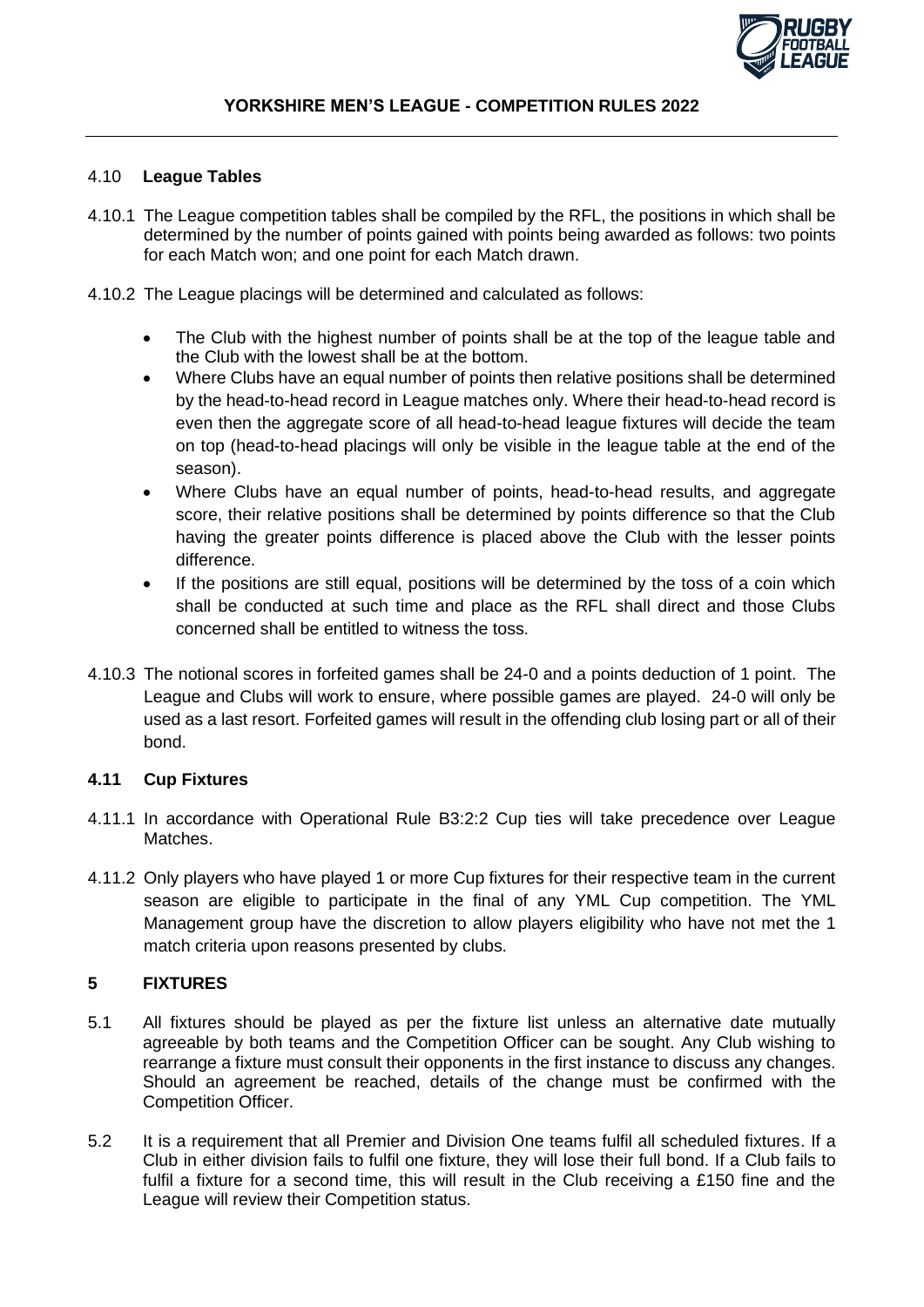

- 5.3 Where programmed into the fixture programme, backlog dates should not be considered as a free weekend and teams should be prepared to be allocated fixtures on these days.
- 5.4 No friendly fixtures shall be arranged on a League fixture date without prior approval of the Competition Officer. The details of any friendly fixtures that are arranged, after approval, must be confirmed with the Competition Officer.
- 5.5 Clubs must accept fixtures given at seven days' notice by the Competition Officer.
- 5.6 If a club fails to fulfil a fixture, the Club Secretary must inform the Competition Officer that they are rearranging the fixture.
- 5.7 Any club failing to play a fixture on a scheduled date will be made to play the reverse fixture, if it has not already been played or forfeited, on their opponents' ground.
- 5.8 Any fixture postponed 24 hours prior to kick off will be classed as a late postponement and the offending club will lose part of their bond. When postponing fixtures please refer to point 5.1 to agree a new date for the fixture.
- 5.9 Any team that fails to complete more than 3 consecutive league fixtures will be withdrawn from their respective division and placed in the Merit League for the remainder of the season subject to Management Group discretion.
- 5.10 Any club failing to fulfil a fixture must pay reasonable expenses to the non-offending club, as determined by the YML Management Group. This may include the referee's full fee and expenses.
- 5.11 Any club which fails to notify their opponents of its inability to raise a team 60 minutes before the scheduled kick-off, shall also be liable to pay any expenses, up to a maximum of £40, which their opponents may incur, including kit washing, or medical costs such as strapping.
- 5.12 In the case of a home club failing to fulfil a fixture, a visiting club that has travelled, may claim up to a maximum of £50 towards transport costs.
- 5.13 If a club running two or more teams is unable to raise a team on any particular day, then the highest ranked team fixture must be played.
- 5.14 Any club with more than one team at home, in any competition, must provide an alternative pitch in case of a clash of fixtures.

#### 5.15 **Postponements**

- 5.15.1 Postponements will not be considered because of injuries, or any other matter not considered exceptional.
- 5.15.2 In the event of the home Club suspecting that its ground will not be fit for play owing to adverse weather conditions or other cause, the home Club must immediately call a Match Official on the approved list recognised by the RFL to carry out a ground inspection. If the Match Official states the ground is not fit for play, and in their opinion, there is no chance of it being so before the scheduled kick off, then that decision must be communicated immediately to the visiting Club, appointed Match Official and the Competition Officer. Any Club failing to fulfil this instruction may be guilty of Misconduct and in addition to any sanction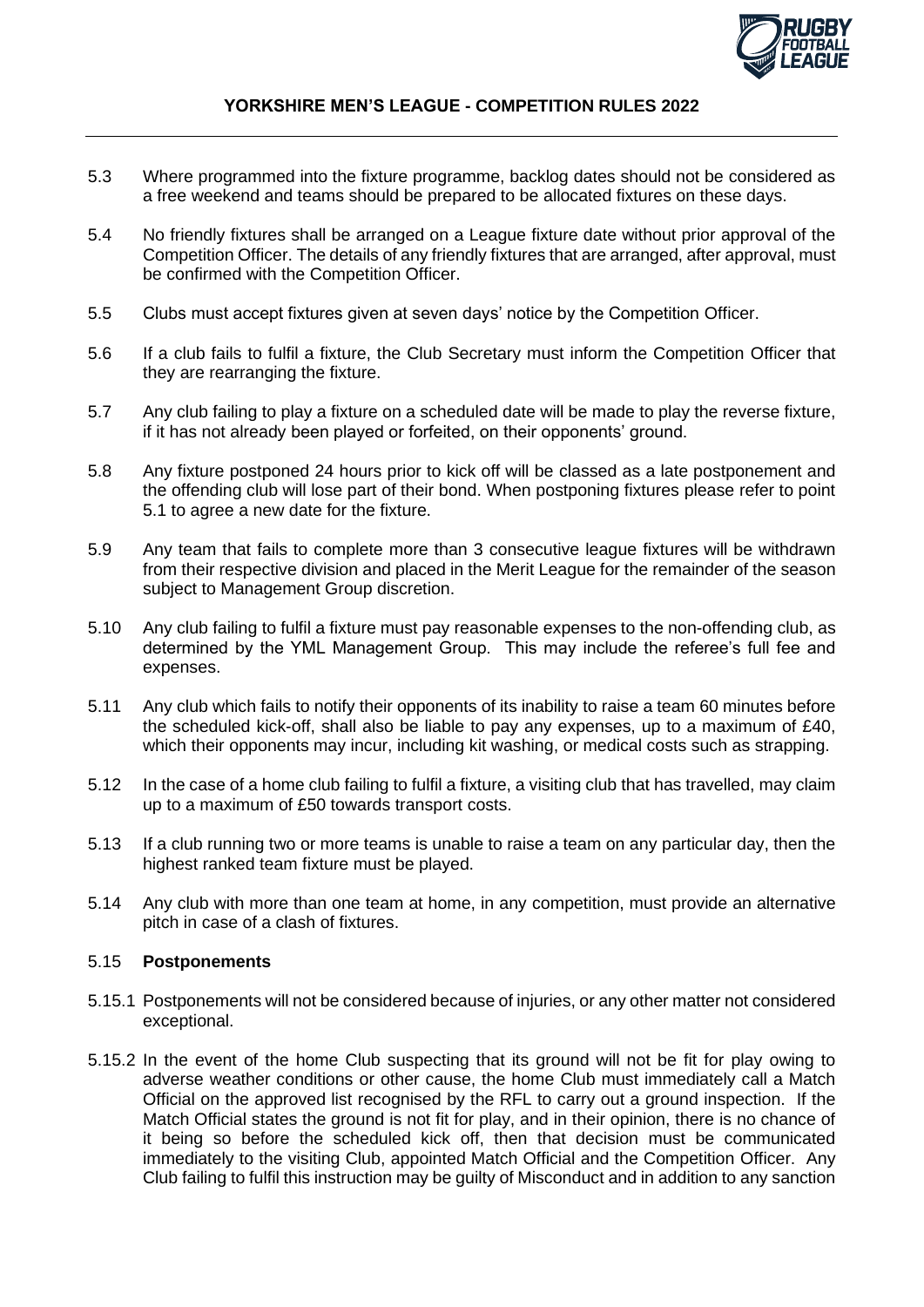

will be responsible for the reimbursement of reasonable travel expenses incurred by any Match Official or Club not so notified.

- 5.15.3 All postponements made in accordance with 5.15.2 must be notified to the Competition Officer within 1 hour of the decision being made.
- 5.15.4 In the case of both a no-fault or mutually agreed postponement, if Clubs cannot agree a new date within 14 days of the original postponement, then the Competition Officer will issue a new date for the fixture. If the new fixture is not played as instructed by the Competition Officer, the points will be awarded to the non-offending club.

# 6. **PLAYER REGISTRATIONS**

- 6.1 All players shall annually register to the Club using the RFL GameDay (LeagueNet) system. The League will circulate a link to the registration portal to the Clubs to commence the registration process. During this process a Player must become an Our League Active member.
- 6.1.1 There is no restriction on the maximum number of players allowed to register per team in the YML, however fifteen is the minimum number per team and scheduled fixtures will be refused until 15 players are registered.
- 6.1.2 New Players can be signed on 'on the day' using the GameDay (LeagueNet) system. Clubs must make every effort to confirm that players are free to register in this manner. Clubs are responsible for ensuring that a player is eligible to play for them before allowing the player to play. A Competition Officer can be contacted on match day to check a player's eligibility.
- 6.1.3 The RFL may introduce, from time to time, new registration processes.

## 6.2 **Professional Players**

6.2.1 The YML shall allow professional players to play within the Competition in accordance with the Operational Rules and any regulations that are in place relating to the dual registration of players.

## 6.3 **Transfers**

- 6.3.1 Clubs may register or transfer players from other clubs, using GameDay (LeagueNet). It is the responsibility of the Club the player is moving to, to initiate the transfer. The Club the playing is moving from will need to approve any outgoing transfer requests on GameDay (LeagueNet). Clubs will have 7 days to notify the Competition Officer of any objections to a transfer being approved. After this point, if no objections are raised the Competition Officer will approve the transfer on the Club's behalf. The player has final sign off of the transfer. The process must be completed in full, including player sign off, before a player plays. The Club shall follow any other policies issued by the RFL in relation to the registration of players.
- 6.3.2 All players must fulfil any financial obligations to their current Club before any transfer to another club, including professional clubs, will be permitted. This also applies to a player wishing to sign for a different club in future seasons.
- 6.3.3 The deadline date for transferring of players shall be the 31<sup>st</sup> August each year subject to Management Group discretion.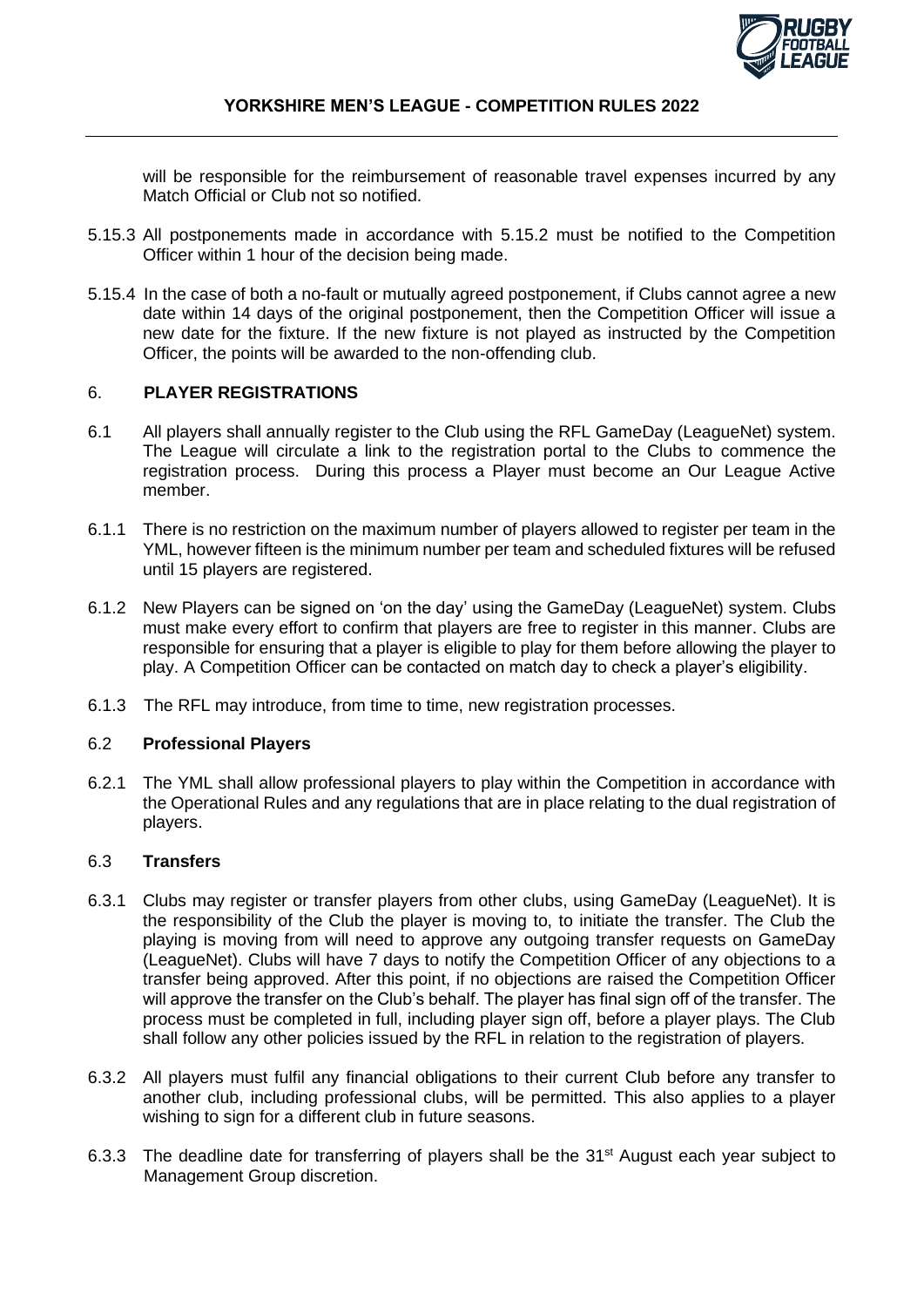

### **7 MATCH DAY OPERATIONS**

- 7.1 All games shall, unless there is mutual agreement between competing clubs to the contrary, be organised and staged on Saturday afternoons with a kick off time scheduled for 2.30pm. Fixtures may be played midweek/Sunday or with a different kick off time on a Saturday. Any changes to the day or time of the fixture must be agreed by both clubs and the Competition Officer must be notified in good time prior to the scheduled fixture.
- 7.2 To maintain the continuity of the playing programme the Competition Officer shall be empowered, if necessary, to bring forward to an earlier date fixtures scheduled for later in the season.

### 7.3 **Team Sizes**

7.3.1 A maximum of 17 players may be named for each side taking part in a fixture including league and cup fixtures, play-off games and finals. The maximum number of players can be increased to 20 - subject to the agreement of the opposition. If agreement is not sought or permitted with opponents, then a maximum of 17 players may be named.

### 7.4 **Contacting Opponents and Kit Obligations**

- 7.4.1 In accordance with the Operational Rules it is the responsibility of the home Club, during the week preceding a game, to contact both its opponents and the relevant Match Officials regarding team colours and ground directions by no later than 8pm on the Thursday before the following Saturday's fixture.
- 7.4.2 In the event there is a clash of colours the away team must wear an alternative strip.

#### 7.5 **Technical Areas**

All non-playing personnel and interchanges must remain in the designated technical area throughout the Match. They are not permitted to station themselves around the field, other than when managing a player, who has been removed from play, or when time management principles have been implemented (other than tracking physios) and are subject at all times to the control of the Match Officials.

#### 7.6 **Medical Requirements**

- 7.6.1 It is the requirement of each Home Club to ensure that a First Aider attends each game. The first aider should make themselves known to the Match Official before the start of any Match and shall remain for a minimum of 15 minutes after the end of the Game and shall speak directly with a designated Official from both Clubs, if necessary, to ensure that the correct reporting paperwork is completed. In the event that there is no first aider then the Match Official will not permit a game to take place.
- 7.6.2 First aiders should be listed on the team sheet and are required to register on the GameDay (LeagueNet) system as a volunteer.
- 7.6.3 In the event a player sustains an injury to the head, the Match Official will stop the game and ask for the first aider to attend to them. If the first aider suspects concussion the player should be removed from the field of play. If the player refuses to follow the first aider's advice, then the Match Officials can hold up play until the player follows the instruction of the first aider. Advice for managing concussion can be found [HERE.](https://www.rugby-league.com/governance/medical/concussion)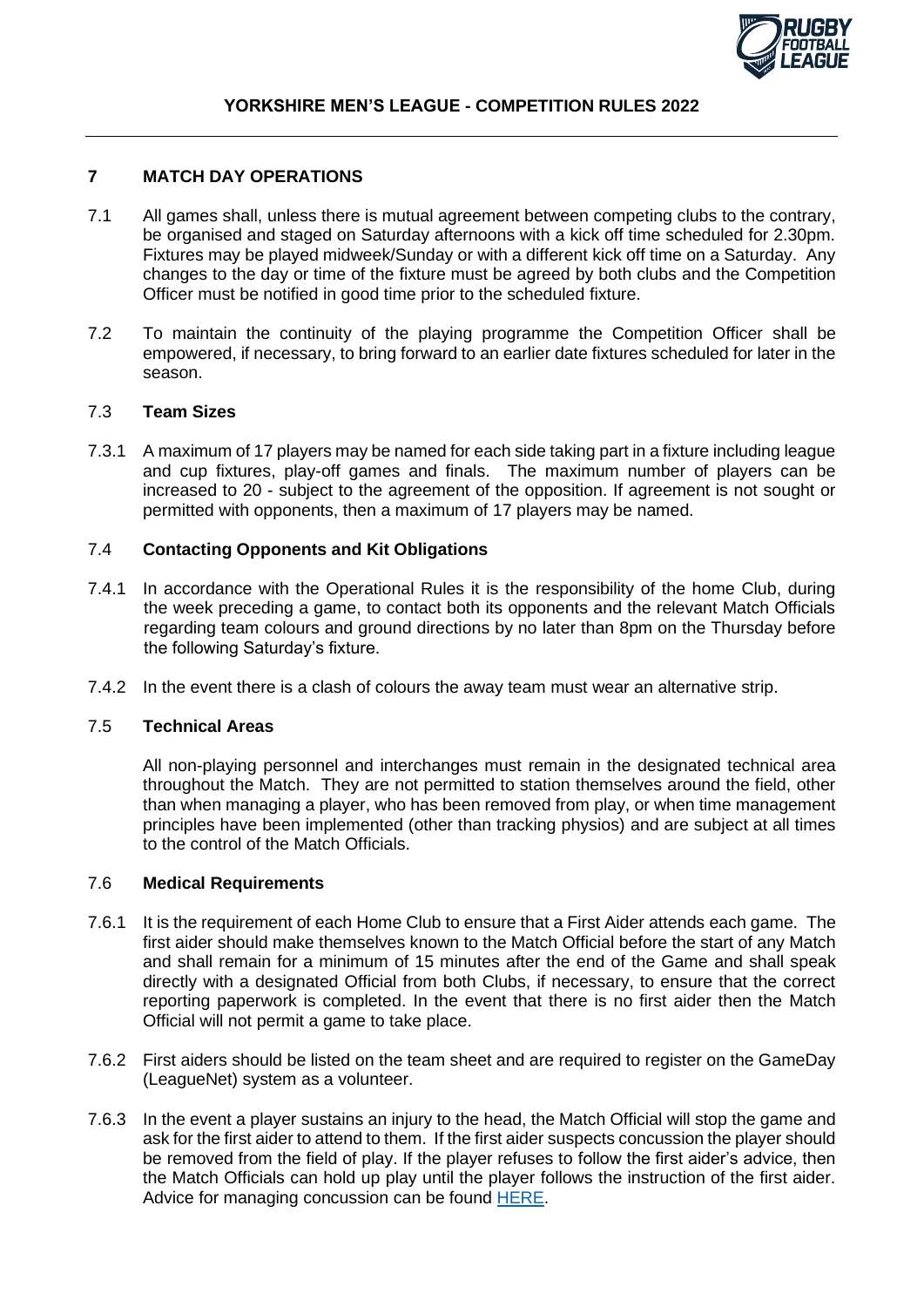

## 7.7 **Reporting Injuries and Concussion**

7.7.1 In the event there is a serious injury or concussion at a Match this must be reported using the GameDay (LeagueNet) system. Reports are added in the post-game section which is the same area as where results are added. It is imperative that any head injuries are reported on the system as this information has to be provided to the insurers.

## 7.8 **Post Match Arrangements**

- 7.8.1 The home club shall be responsible for supplying all the competing players, club officials and appointed Match Officials with a suitable post-match meal. The visiting club is obligated to accept such hospitality.
- 7.8.2 In the case of away clubs failing to fulfil a fixture the home club may also claim up to a maximum of £50 towards refreshment costs. Any club which will not be requiring refreshments should notify its opponents in advance of the game, otherwise the club will be liable to pay £50 compensation to the home club.
- 7.8.3 In the event a match is called off after 5.00pm on a Friday evening the maximum cost for refreshments can be claimed by the non-offending Club. The equivalent ruling will apply to midweek fixtures, whereby notification should be received by 5.00pm the previous day.

## 7.9 **Team Sheet and Reporting Results**

- 7.9.1 Official team sheets must be completed correctly before the commencement of matches and shall be signed by a recognised official from each club and the Match Official.
- 7.9.2 Completed team sheets should include the full forename and surname (no initials), of all participants and must be sent by the home club official to the Competition Officer at [competitions@rfl.uk.com](mailto:competitions@rfl.uk.com) within 48 hours following the completion of the game. Details of the man of the match from both the participating clubs must also be included. The failure of a club to complete and return team sheets correctly will incur a £10 administration fine.
- 7.9.3 It is the responsibility of both clubs to ensure that the team sheet information, including point scorers and result information, is entered on the GameDay (LeagueNet) system within 48 hours following the completion of the game. Failure to do so will result in an £10 administration fine. For the avoidance of doubt prior to inserting the result both Clubs must agree with the Match Official the final result.
- 7.9.4 The home club, in consultation with the Match Official and designated officer from the opposition, must agree the result immediately on completion of the game and enter the result on to GameDay (LeagueNet) within 60 minutes. Failure to comply will result in a £10 administration fine.

## 7.10 **Abandonment of Games**

7.10.1 If a game is abandoned with more than three-quarters of the playing time elapsed, the result shall stand unless otherwise determined by the YML Management Group. If less than threequarters of the playing time has elapsed the YML Management Group, at its sole discretion, may order a game to be re-played.

#### 7.11 **Requests for Postponement due to Representative Rugby League**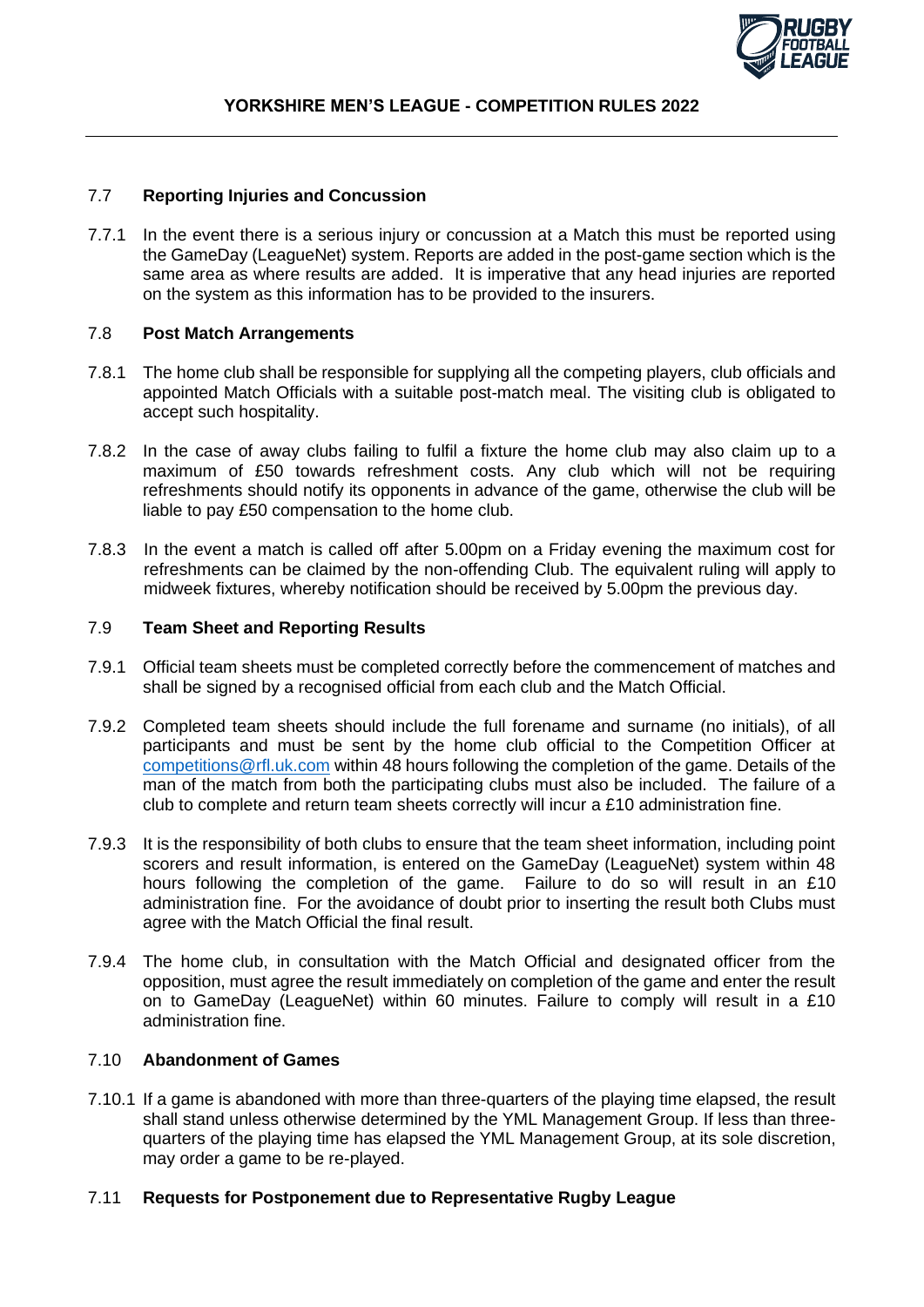

- 7.11.1 A club with two or more players selected to participate in a RFL recognised representative fixture (as determined by the Operational Rules) may apply to postpone its fixture scheduled that weekend.
- 7.11.2 Such club applications should be submitted in writing and lodged with the Competition Officer and copied to the club's opponents for receipt within 96 hours of the scheduled representative match.

# **8 DISCIPLINE, SUSPENSIONS AND FINES**

- 8.1 A YML discipline panel is in place to deal with all discipline matters arising, in accordance with section D of the Operational Rules. The disciplinary panel shall have the full power to expel, suspend and/or fine any club, player, official or other person, subject to the Operational Rules, found guilty of misconduct and/or breach of these rules and/or breach of the Operational Rules and to order them to meet any costs incurred.
- 8.2 A written report of a Match Official on the misconduct of any club, player or official must be sent via email to the Competition Officer with a copy to the offending club for receipt inside 48 hours from the conclusion of the game.
- 8.3 Reports of brawling defined as three or more players involved should via email be sent by the Match Official, for receipt within 48 hours of a game's conclusion, to the Competition Officer. Separate copies of the report will then be forwarded to the clubs concerned.
- 8.4 Any club which does not receive, within 48 hours, a report outlining a dismissal or brawl having occurred should contact the Competition Officer immediately. The failure of a club to receive a written report will not prevent action being dealt by the relevant discipline committee.
- 8.5 A reported club, player, official or any other person may, to defend an allegation of misconduct, send a letter for receipt by the Competition Officer within seven days of the date of the match. The club or such persons may in their own defence request a personal appearance and/or bring witnesses and/or submit written mitigation, to the hearing, if they notify the Competition Officer within seven days of the alleged offence and send a deposit of £20.00 which must be paid to the RFL by bank transfer. The deposit shall be refunded after the hearing, provided that the appellant or their designated representative attends in person and they are found not guilty.
- 8.6 Unedited DVD evidence shall be an accepted method through which to defend or confirm the alleged actions that have been reported to the committee by a Match Official.
- 8.7 Should a case of alleged assault by a player, club official or spectator be lodged it will be reported to the Competition Officer by a Match Official. The Match Official will then be instructed to make themselves available to the disciplinary committee, for the purposes of interview, due notice of which shall be given in writing. A Match Official shall in such circumstances be entitled to claim reasonable travel expenses.
- 8.8 A player's suspension shall commence on the Saturday following the meeting at which the suspension was imposed, with the exception of any suspension of six matches or more which shall take immediate effect.